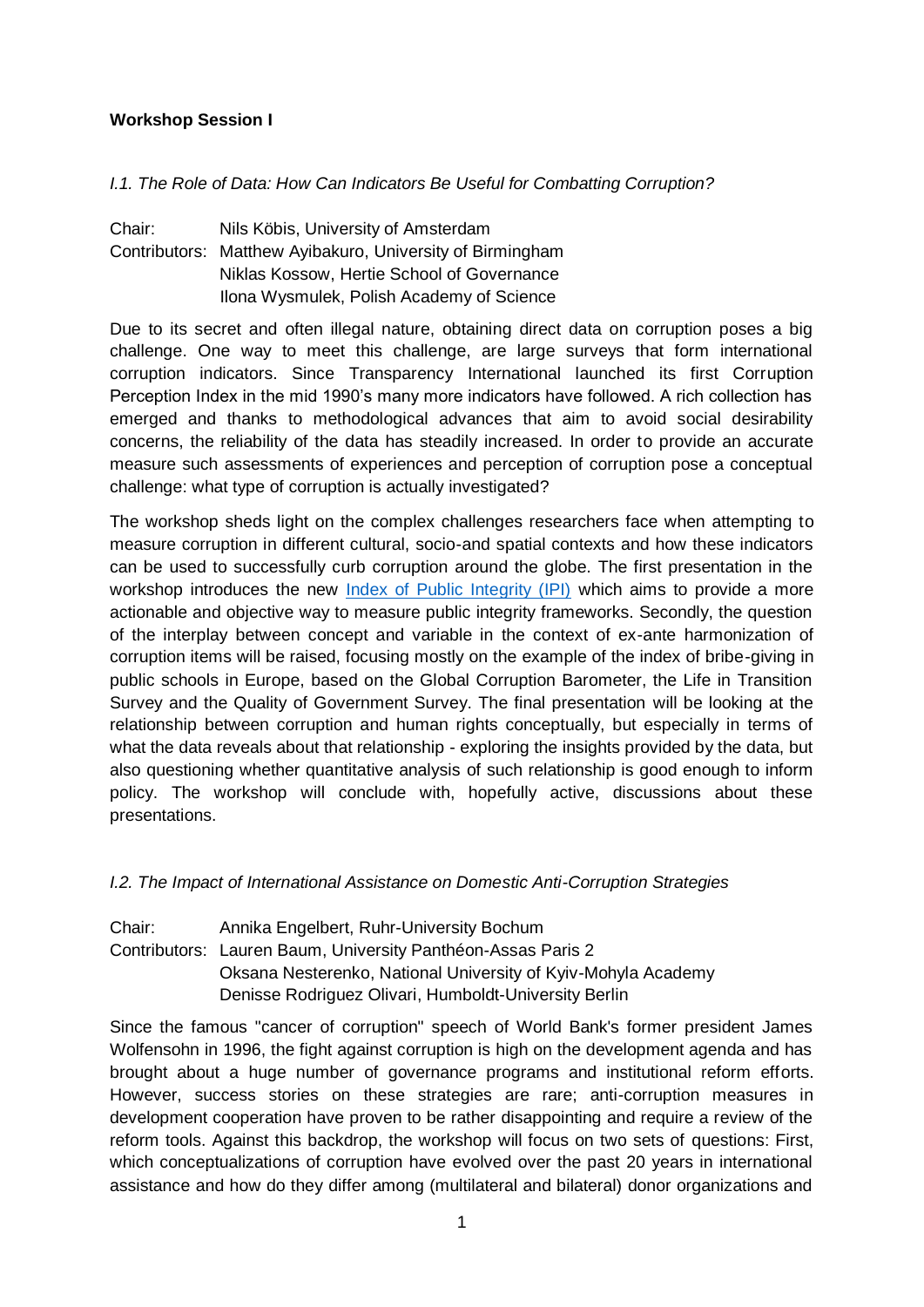partner countries? Second, what are the policy challenges arising out of these conceptualizations and how can we assess the effectiveness of international assistance in the field of anti-corruption? The workshop will be divided into three parts: We will kick off with three introductory presentations followed by a plenary discussion on the issues mentioned above, and eventually try to identify innovative anti-corruption strategies that go bevond institutional approaches applied to date.

*I.3. How to Successfully Implement International Legal Norms in National Anti-Corruption Contexts*

Chair: Jessica Flakne, Georgetown University Law Center Contributors: Maria Gorkovskaya, Free University Brussels Wilbert Luna, University of Oxford Maja Markovic

There is a growing consensus that the international anti-corruption effort that brought best practices and international standards to Eastern Europe, Russia and gradually worldwide following the end to the Cold War has produced little good fruit. Many efforts have been championed by international organizations such as the UN or OECD, which have successfully engaged nations from around the globe leading to implementation of domestic anti-corruption laws in many countries. To the extent that these laws fall short of their goals – and many of them arguably do – this session aims to identify areas of weakness in international legal norms as well as deficiencies in the 'one-size-fits-all' approach that has been dominant the past two decades. One case study examines the important links between corruption and money-laundering in order to show how high-level international recognition of the correlation between the two must be supplemented by citizen awareness in order to design and implement effective policies against money-laundering at the international as well as the local level. A second case study analyses the specific country context of post-Soviet Montenegro and offers a critique of the 'one-size-fits-all' implementation of the country's anticorruption initiative that arguably fails because it fights corruption as an extracted social phenomenon, rather than as a cross-cutting, deeply embedded social issue. The final case study examines how international anti-corruption norms localized in Russia have come to constitute a field of contestation and of exchange through which different groups of local actors may reinforce their positions on the domestic political level. All three cases thus provide critical insight to how international legal norms have been implemented nationally and to what extent there have been successes and failures.

### *I.4. Corruption and the Impact of Democracy (authors' workshop)*

Chair: Anna Schwickerath, Heinrich Heine University Düsseldorf Contributors: Felix Goldberg, University of Stuttgart Miranda Loli, TU Darmstadt / University of Frankfurt Ramona Zmolnig, University of Vienna

Corruption research findings indicate that well-established democracies show lower levels of corruption than authoritarian regimes or young democracies. At the same time, high levels of corruption undermine democracy. By diverting rare resources from disadvantaged people, it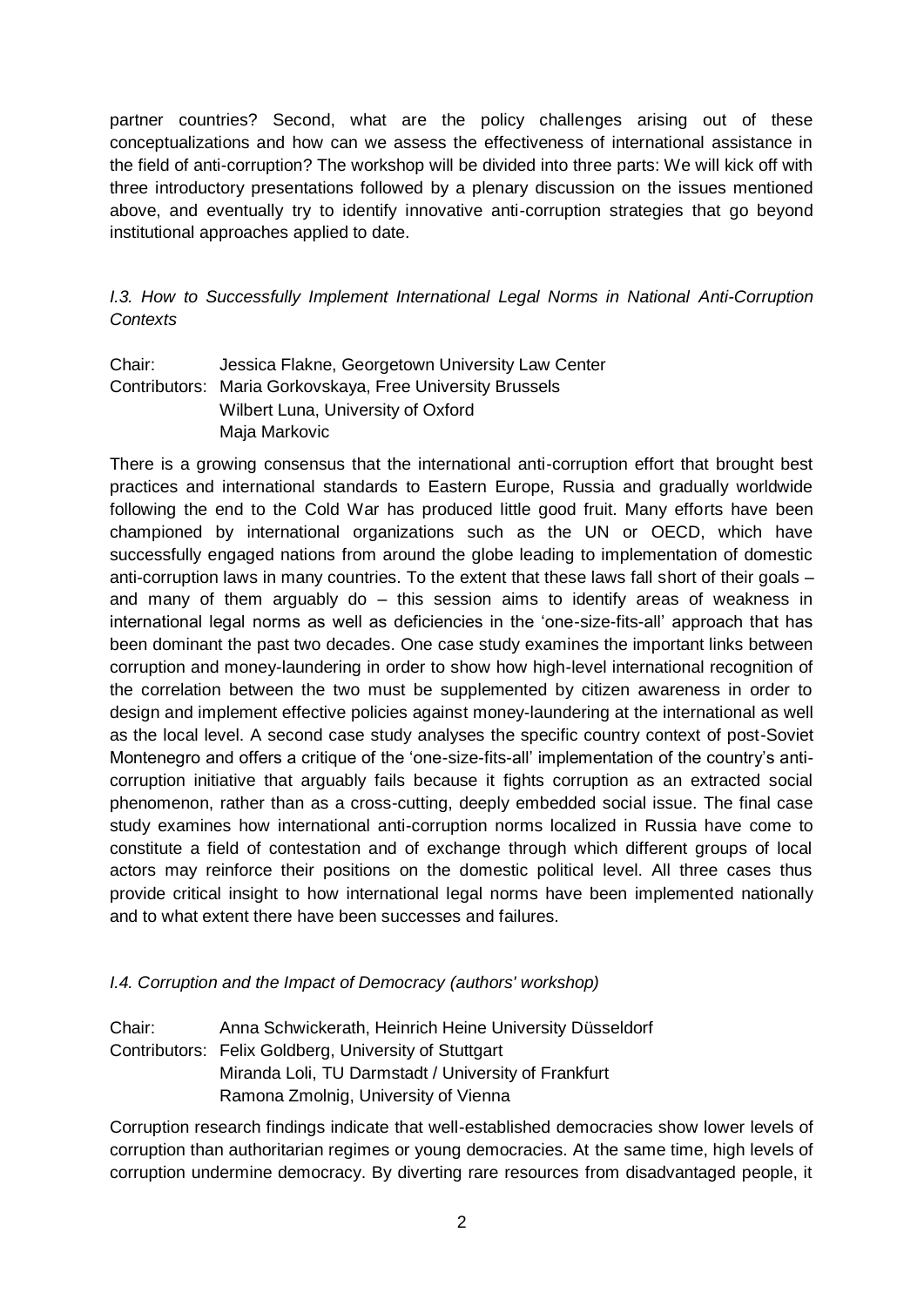damages the rule of law, hinders social justice and lowers the trust of citizens in political institutions and processes.

In this workshop, the authors of the network's current publication project "Corruption and the Impact of Democracy" will present their journal articles at a pre-final stage (peer reviewed). The contributions focus on the role of institutions within democracies in curbing corruption, the interrelation between democratic values and corrupt behavior, and the importance of corruption in democratization processes in post-conflict states. The workshop is meant to provide a platform for more personal exchange among the authors and thus, enhance synergy effects for the publications. Forum participants are very welcome to attend the workshop, give feedback to the authors, discuss central issues of democracy and (anti- )corruption, and help the authors to interlink their individual papers.

\_\_\_\_\_\_\_\_\_\_\_\_\_\_\_\_\_\_\_\_\_\_\_\_\_\_\_\_\_\_\_\_\_\_\_\_\_\_\_\_\_\_\_\_\_\_\_\_\_\_\_\_\_\_\_\_\_\_\_\_\_\_\_\_\_\_\_\_\_\_\_\_\_\_

## **Workshop Session II**

### *II.1. Historical Roots of Corruption*

Chair: Sofia Wickberg, Science Po Paris Contributors: María del Mar, Cañizares Espadafor, University Carlos III de Madrid Aiken Chew, Corvinus University of Budapest Heather Gilberts, Carleton University/ Accountability Lab Patty Zakaria, University Canada West

Where does corruption come from? This question has puzzled corruption scholars for decades and this workshop is an opportunity to introduce a historical perspective in the search for the roots of corruption. Corruption is not a new phenomenon but the term has not always designated the same practices or covered the same ideas, nor does it necessarily do so today. Seeing corruption as a phenomenon whose conception is entrenched in the institutions, habits and norms of social groups invites scholars to pause and look back in time to understand how we came to define and explain corruption as we do today. The authors of this workshop use history to shed light on the origins of corruption, looking at the role of conflicts, political structures and socialisation. The discussions will suggest how to use history and past events to better understand and conceptualise corruption in context.

# *II.2. Conceptualizing Corruption in Fragile States*

Chairs: Anna Schwickerath, Heinrich Heine University Düsseldorf Oksana Huss, University of Duisburg-Essen Contributors: Miranda Loli, TU / University of Frankfurt David Remmert, Freie Universität Berlin

Corruption threatens stability and peace. It undermines peoples' trust in institutions and political systems in general. However, defining corruption is a subject that is controversially debated among scholars, particularly in the context of fragile states. In the absence of functional institutions, identifying key elements of existing definitions of corruption, such as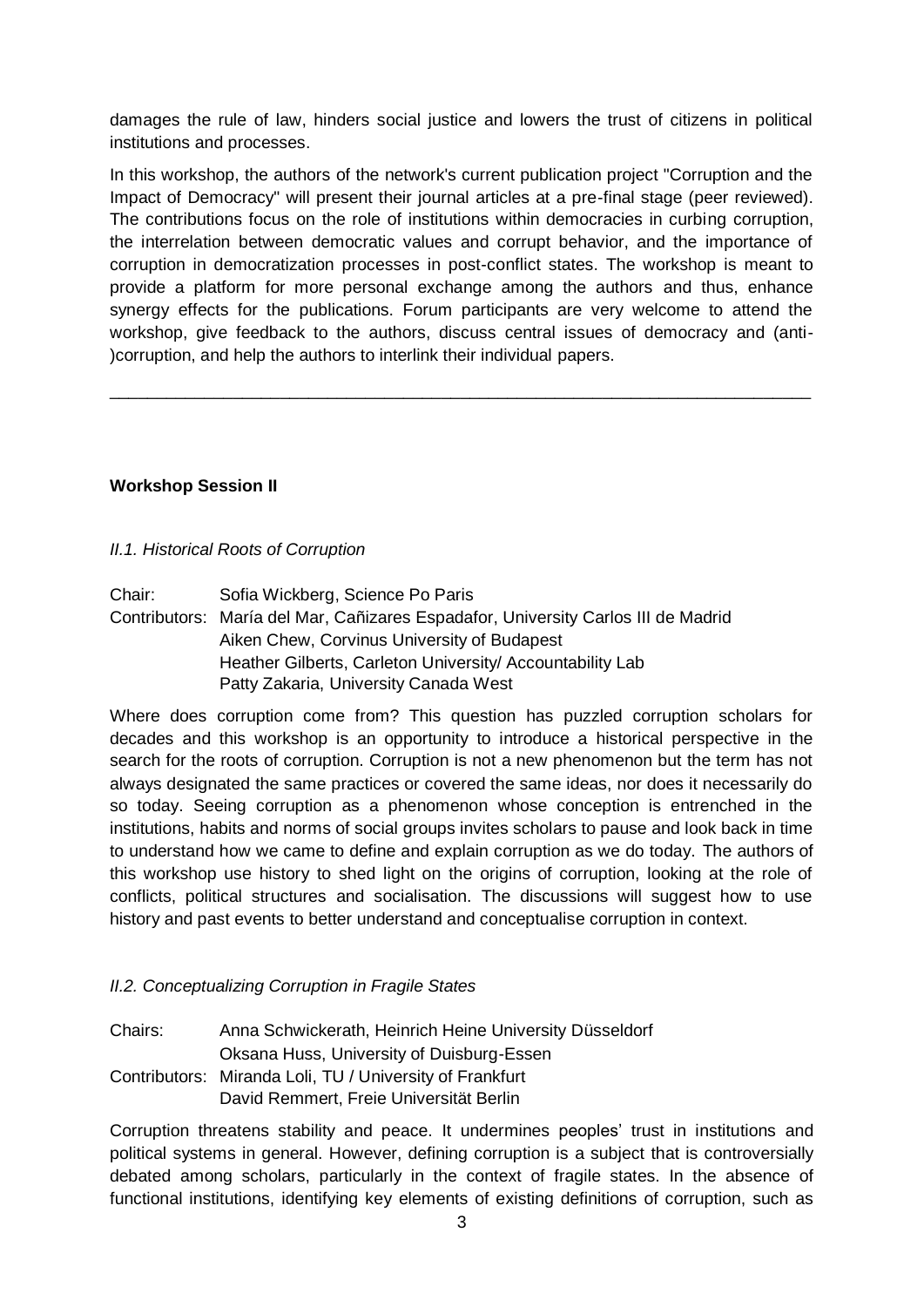*public authority* or *public good*, becomes a challenge. Furthermore, due to the lack of rule of law in these countries, detecting violations of social or legal norms is rather complicated. This is especially true for countries affected by violent conflict.

With a special emphasis on peace-keeping and peace-building operations, this workshop focuses on the conceptualization of corruption in fragile states. It is meant to develop ideas on how to overcome these shortcomings by discussing concepts of corruption especially relevant for the above mentioned context in an interdisciplinary setting.

# *II.3. The Importance of Social Norms in Designing Anti-Corruption Mechanisms*

| Chair: | Ina Kubbe, Tel Aviv University                            |
|--------|-----------------------------------------------------------|
|        | Contributors: Meta Zahro Aurelia, VU University Amsterdam |
|        | Silvestre Orozco Sanchez, University of Guadalajara       |
|        | Christopher Starke, University of Münster                 |
|        | <b>Grant Walton, Australian National University</b>       |

Corruption is often conceived as a part of everyday life, constructed by a society's specific formal and informal institutions, its traditions and norms that differ across and within countries. This workshop aims to focus in particular on the role of social norms in the description, explanation, prediction, and combat of corruption. Norms are cultural products including values, customs and traditions that shape an individual's basic knowledge of what others do and what others think they should do. They can also dictate the extent to which individuals engage, and expect others to engage in corruption.

This workshop focusses on the relationship between social norms and anti-corruption mechanisms from a cross-cultural, empirical perspective. Papers that will be presented identify, describe and analyze social norms that are undermining anti-corruption public policies and mechanisms in certain countries, but also looking for and suggesting solutions. Thereby, the participants apply and test common used theories and approaches related to corruption as well as generate new concepts and models based on their findings.

# *II.4. Corruption and the Role of Law (authors' workshop)*

Chair: Annika Engelbert, Ruhr-University Bochum Contributors: Elitza Katzarova, University of Braunschweig Bertram Lang, Mercator Institute for China Studies Stoyan Panov, University of Freiburg

It is undisputed that law is an indispensable element of the fight against corruption as it defines the boundaries of interaction among – potentially corrupt – individuals or organizations, and provides remedies in case these rules are breached. Law determines what is allowed and what is not; this implies, in return, that unethical acts cannot be labelled as corrupt as long as they are not prohibited by law. From a legal point of view, it is therefore a matter of special importance to define and examine formal rules.

In this workshop, the authors of the network's current publication project "The Role of Law in Curbing Corruption" will present their journal articles at a pre-final stage (peer reviewed). The workshop is meant to provide a platform for more personal exchange among the authors and thus, enhance synergy effects for the publications. Forum participants are very welcome to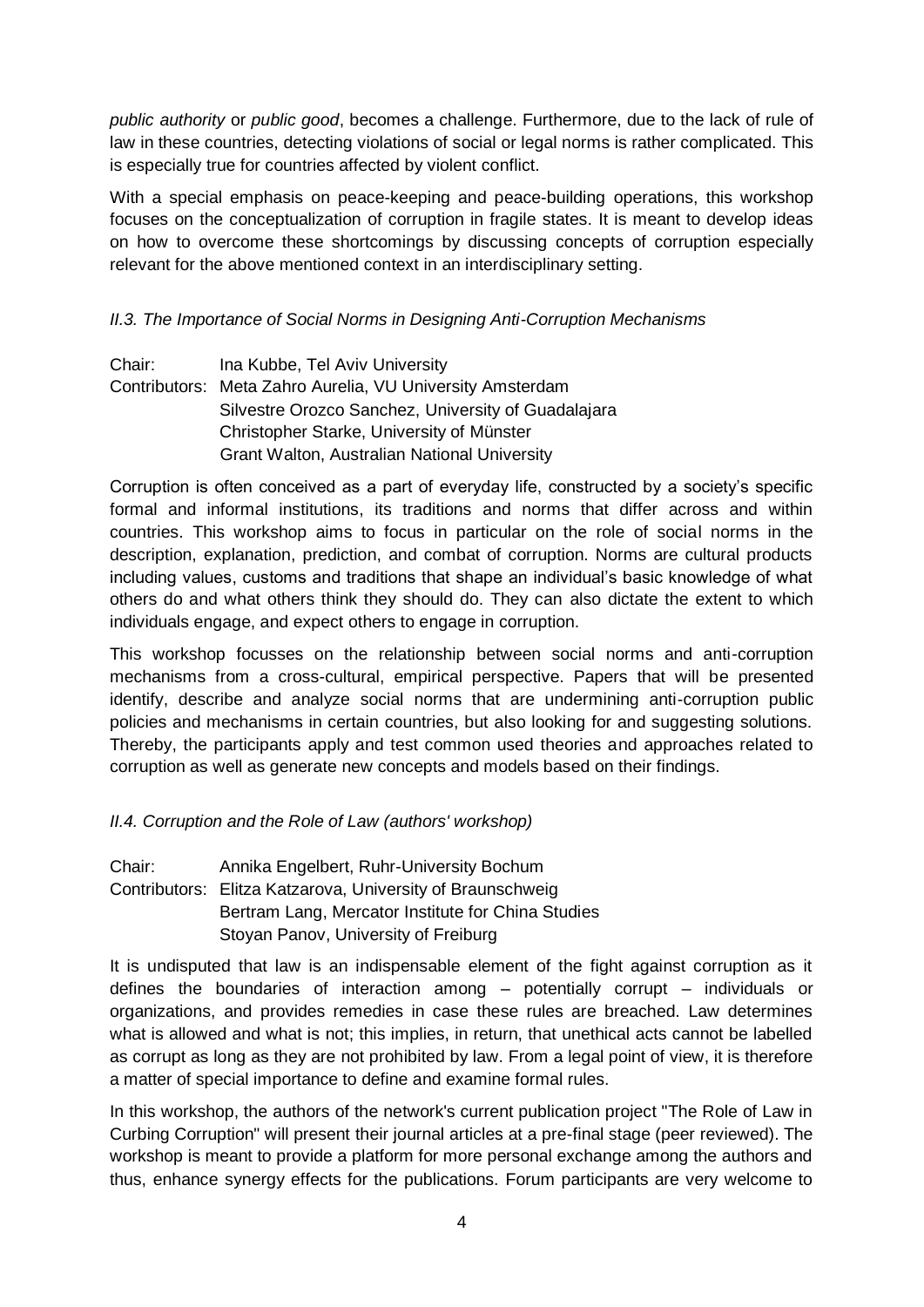attend the workshop, give feedback to the authors, discuss central issues of legal anticorruption norms, and help the authors to interlink their individual papers.

**\_\_\_\_\_\_\_\_\_\_\_\_\_\_\_\_\_\_\_\_\_\_\_\_\_\_\_\_\_\_\_\_\_\_\_\_\_\_\_\_\_\_\_\_\_\_\_\_\_\_\_\_\_\_\_\_\_\_\_\_\_\_\_\_\_\_\_\_\_\_\_\_\_\_**

# **Workshop Session III**

### *III.1. Corruption in Public Administration*

Chair: Steven Gawthorpe, Charles University Prague Contributors: Femi Ajayi, University of Nigeria Rrita Ismajli, OECD Global Relations Secretariat Elnur Musayev, KMBI Anti-Corruption Directorate, Azerbaijan Muriel Poisson, UNESCO Khrystyna Potapenko, Jagiellonian University

Provisioning public services and coordinating the multiplicity of interests for effective governance is a perennial challenge. Even under ideal conditions, it is a process prone to a host of problems for harmonizing diffuse interests and accomplishing governmental objectives. In the face of corruption, however, the challenge is far more apparent as the line between public and private becomes increasingly more obscure straining the capacity for policymakers to both identify the root of the problem and produce a sustainable solution.

The workshop *"Corruption in Public Administration"* will identify a variety of public administrative challenges and regionally distinctive cases within the problem context of corruption. The authors from this workshop will provide research perspectives that will be of significant value for those within the field of public administration and those with interests in the constraints of effective policymaking. We encourage interdisciplinary dialogue from forum participants to broaden our perspectives of the problem and diversify prescriptive solutions in policymaking.

*III.2. Compliance, Competition and Corruption: Private-Sector Perspectives*

Chair: Jessica Flakne, Georgetown University Law Center Contributors: Alexander Fürstenberg, Heidelberg University Johannes Odenkirchen, Heinrich-Heine University Düsseldorf Melina Ribeiro, Ruhr-University Bochum Jonathan Webb, Queen Mary University of London

Today's international economy presents unique opportunities for corruption in the private sector as business interactions transcend national legal jurisdictions and corporations themselves may have businesses in several places around the globe. Compliance systems have emerged largely to regulate global corporations and transnational business interactions in an effort to mitigate related corruption risks. There is, however, little research on the concepts of corruption underlying these compliance regimes as well as on how to measure the efficacy of the rules they impose and corporate culture they create. The presenters in this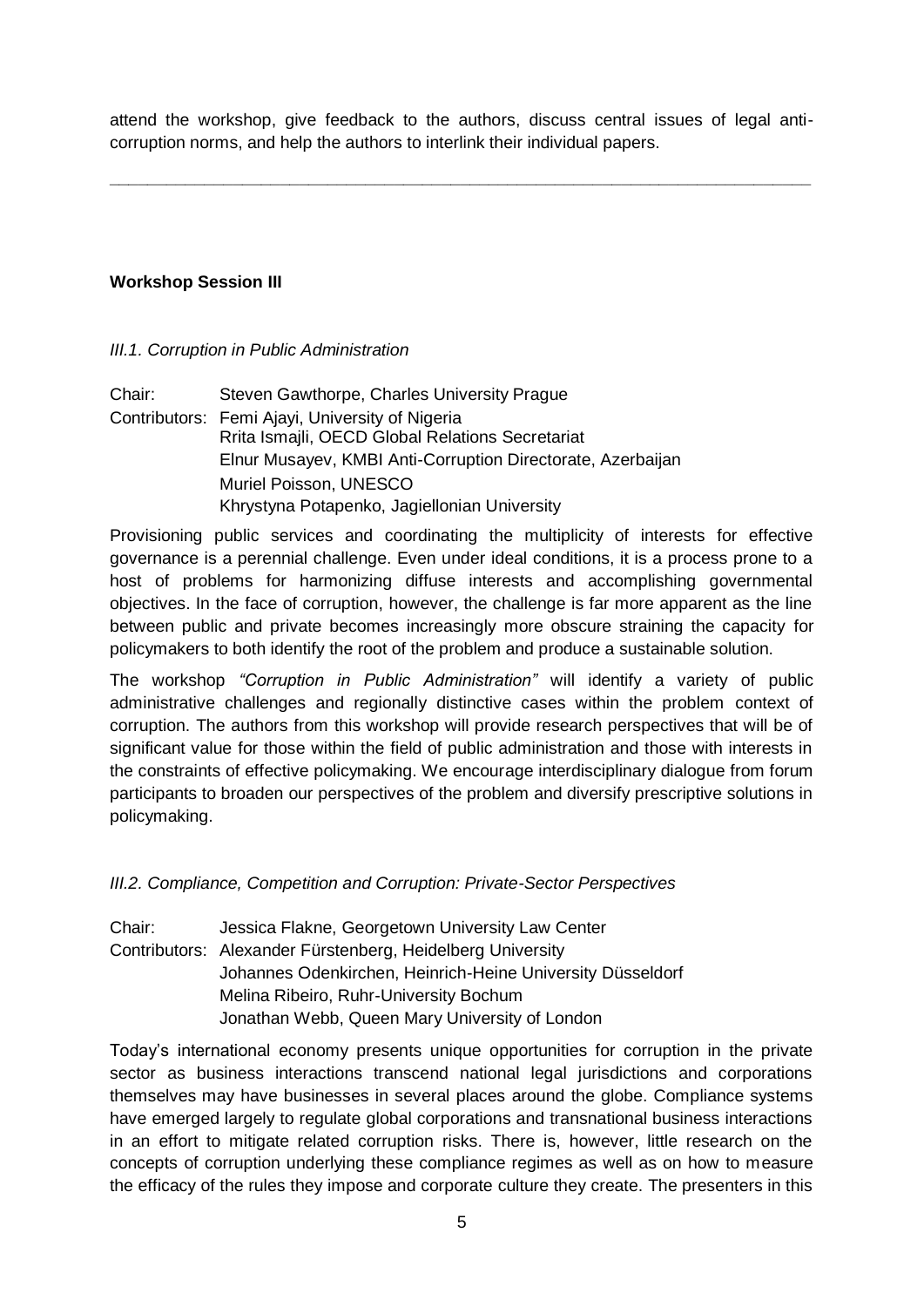session aim to explore exactly these issues. Through an examination of the GIZ project, "Alliance for Integrity," the only business-driven, global multi-stakeholder effort initiated by a government supports multinational businesses on the ground, one case-study presents the challenges facing a compliance initiative that attempts to account for the variety of ways different countries and sectors conceptualize corruption. A second case study will present findings from its experimental research in Germany and Russia that modeled and teste the impact of three different organizational and societal cultures – a highly competitive culture, a culture rewarding corporate-social-responsibility, and a high trust culture – to explain corrupt acts of corporate employees. The final case study closely examines buyer-supplier relations that have been exposed to greater risks in the global economy and offers propositions as well as a model for conceptualizing corruption in these relationships. All three presenters aim to achieve a better understanding of the concepts of corruption reflected in today's global business environment and to identify best practices for corporations to implement.

## *III.3. Anti-Corruption Policies and Practices in Post-Soviet and Eastern European States*

| Chairs: | Nina Onopriychuk, Leiden University                                |
|---------|--------------------------------------------------------------------|
|         | Oksana Huss, University of Duisburg-Essen                          |
|         | Contributors: Roxana Bratu, University College London              |
|         | Tetiana Kostiuchenko, National University of "Kyiv-Mohyla Academy" |
|         | Valentin Stoian, National Institute for Intelligence Studies       |

Throughout the history of Post-Soviet and Eastern European states, corruption was and remains one of the main challenges that societies face. Due to the particularities of Soviet history and post-communist regimes, states found themselves with a challenging legacy that created ways of proliferation and flourishing of corruption.

Some countries identified more efficient ways to combat corruption than others. However, before any lessons of best practices can be learned, one question remains unanswered at the very core of the corruption counteraction: Do we define corruption in the same way in most of the Eastern European states or does the concept of corruption have diverging interpretations and forms? The underlying assumption is that different interpretations of the concept of corruption might lead to different anti-corruption policies.

In this workshop, researchers who investigate corruption in the region (Post-Soviet and Eastern European states), will discuss discursive framing of corruption, diverse definitions and concepts of corruption as well as the operationalization of corruption in their studies. After a short explanation of the researchers' work, the workshop will focus on an informal and active discussion with all the participants of the workshop.

# *III.4. Corruption and Norms (authors' workshop)*

Chairs: Ina Kubbe, Tel Aviv University Nils Köbis, University of Amsterdam Contributors: David Jackson, U4/ Chr. Michelsen Institute Vit Simral, University of Hradec Kralove Christopher Starke, University of Münster

This workshop addresses those forum participants who are authors of the network's current book project on "corruption and norms" that concentrates on the relationship between